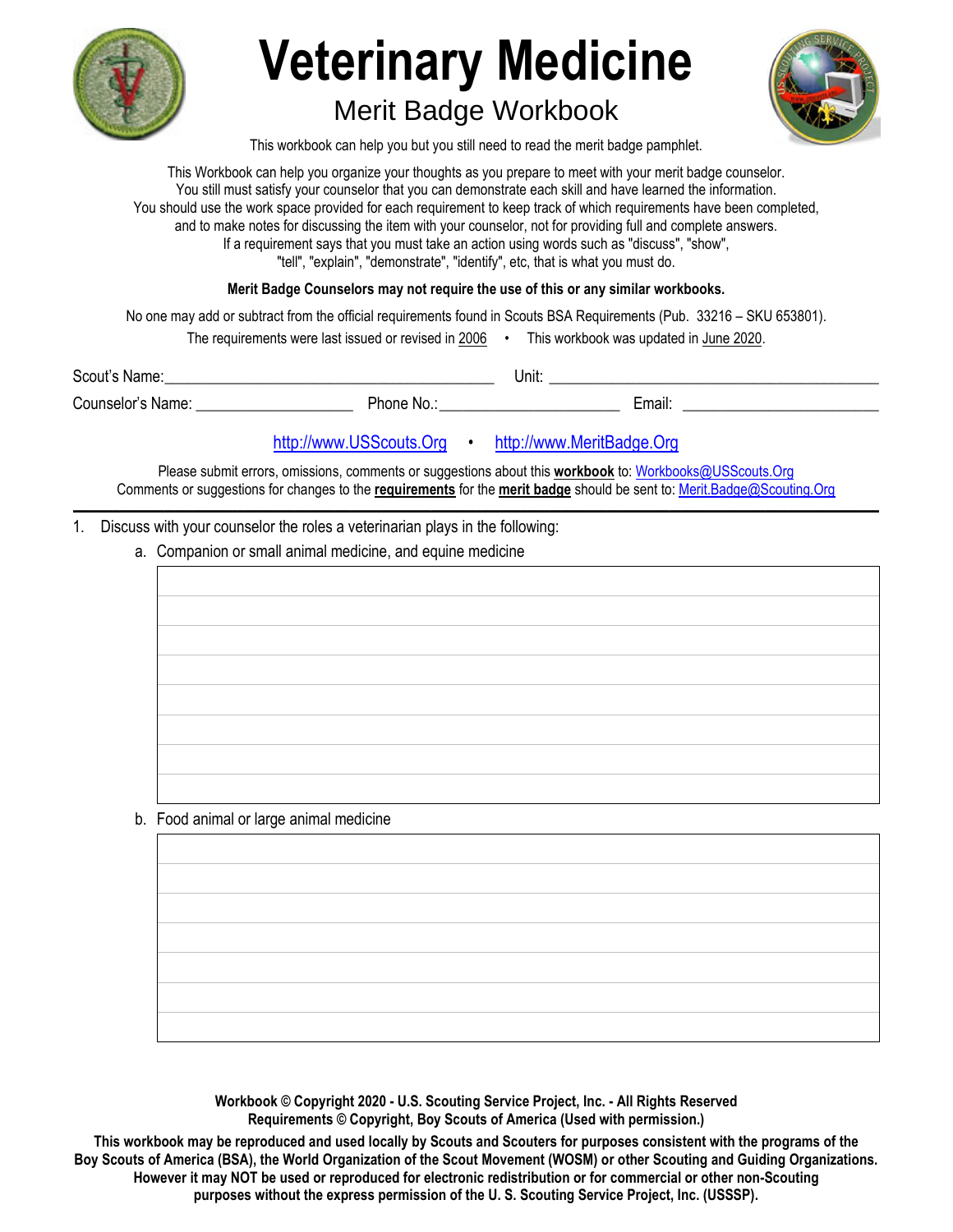c. Exotic animal medicine

d. Marine animal medicine (mammal and fish)

# e. Poultry medicine

## f. Wildlife medicine and aquaculture medicine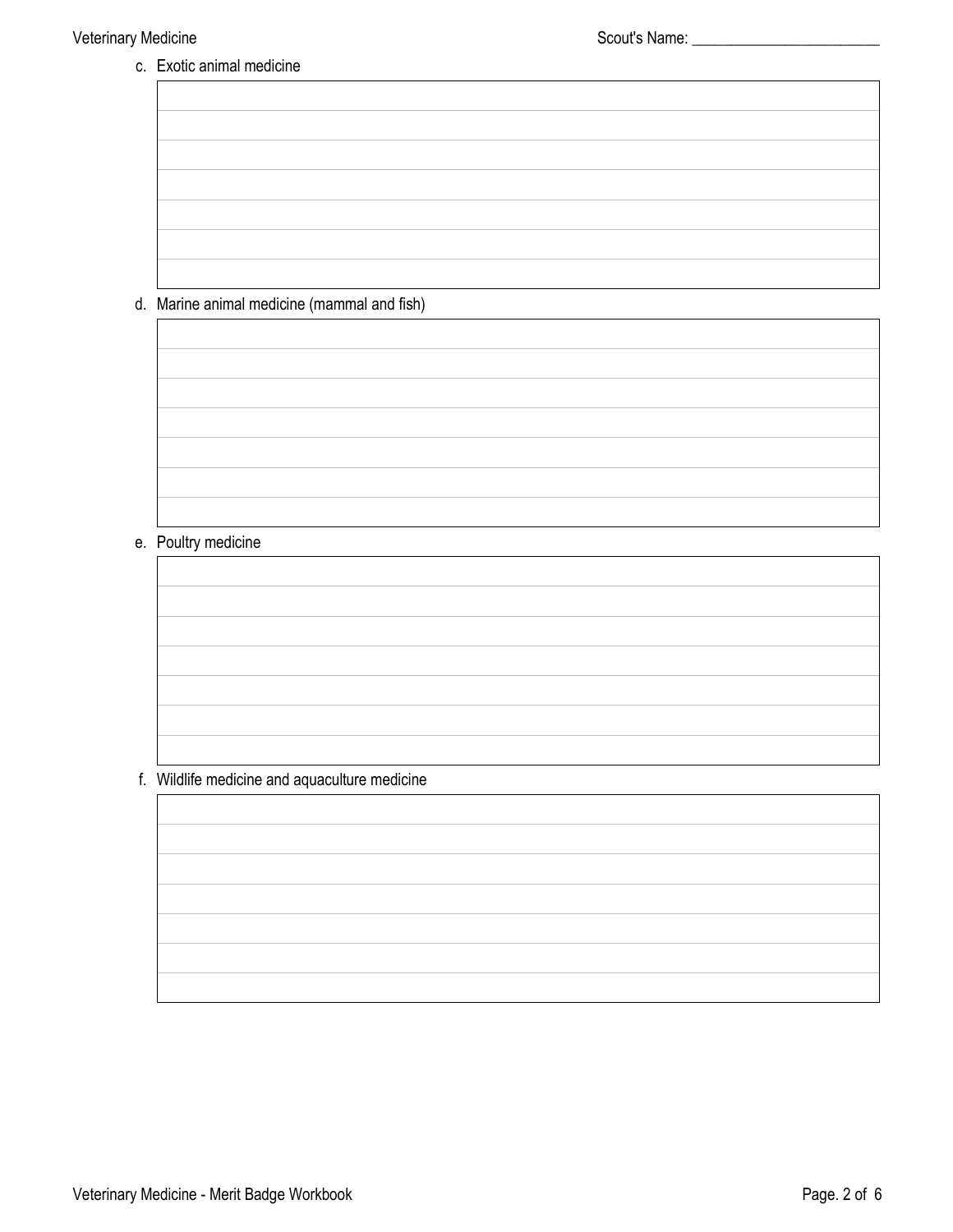## Veterinary Medicine **Scout's Name:** Scout's Name: \_\_\_\_\_\_\_\_\_\_\_\_\_\_\_\_\_\_\_\_\_\_\_\_\_\_\_\_\_\_\_

- 2. Discuss with your counselor the roles a veterinarian plays in the following:
	- a. Public health medicine and zoonotic disease surveillance and control

## b. The military

c. Food safety and inspection

d. Laboratory animal medicine and research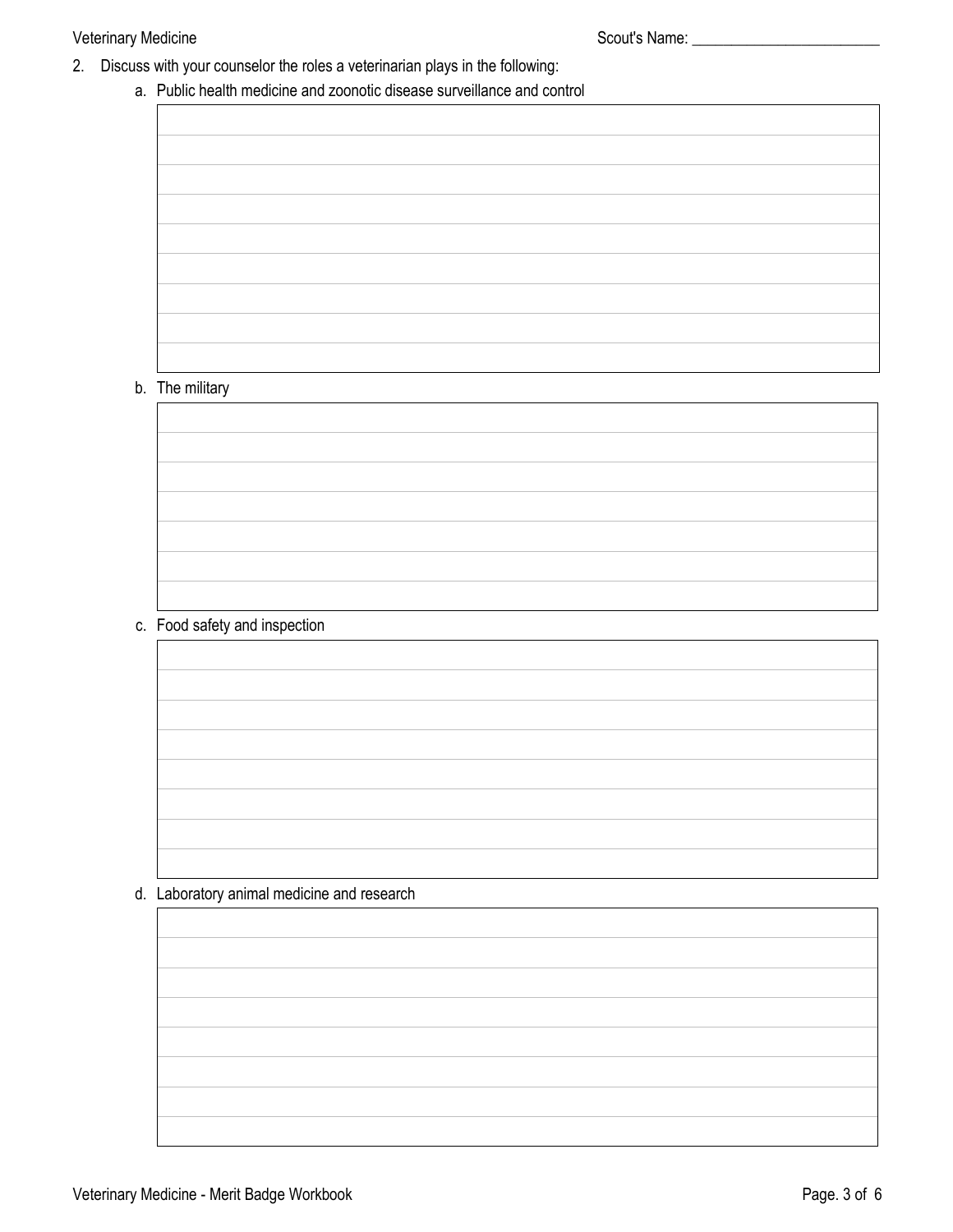e. Teaching and government

3. Describe the training required to become a veterinarian.

Where is the veterinary medical college nearest you?

Describe the prerequisites for applying to veterinary school.

4. Tell your counselor what a registered veterinary technician (R.T.V.) or animal health technician (A.H.T.) is.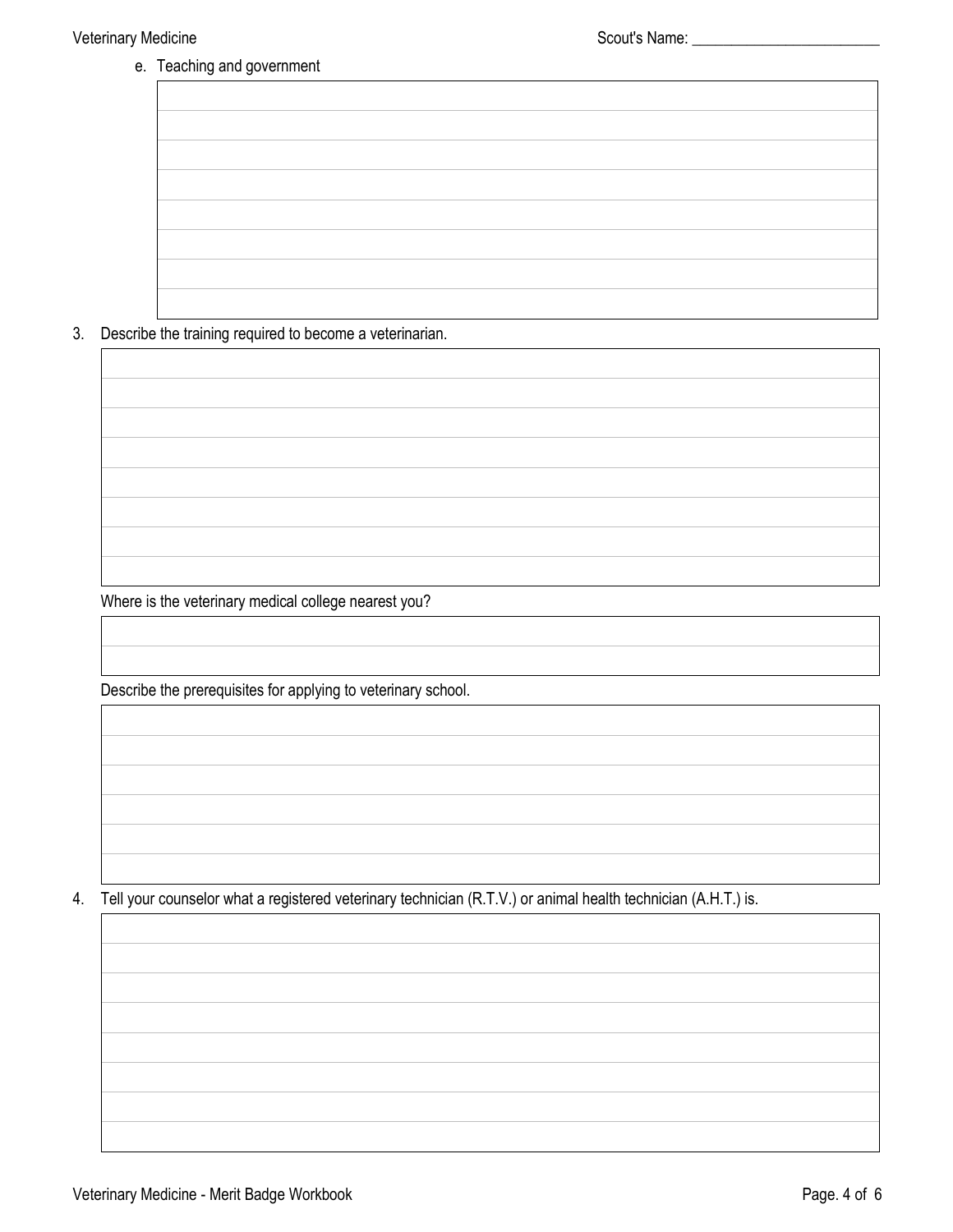Describe the training required to become an R.V.T. or A.H.T.

Where is the school or facility for R.V.T. or A.H.T training nearest you?

Describe the role an R.V.T. or A.H.T. would play in assisting a veterinarian working in three of the practice types listed in requirement 1.

5. Discuss with your merit badge counselor the role a veterinarian plays in the human-animal bond.